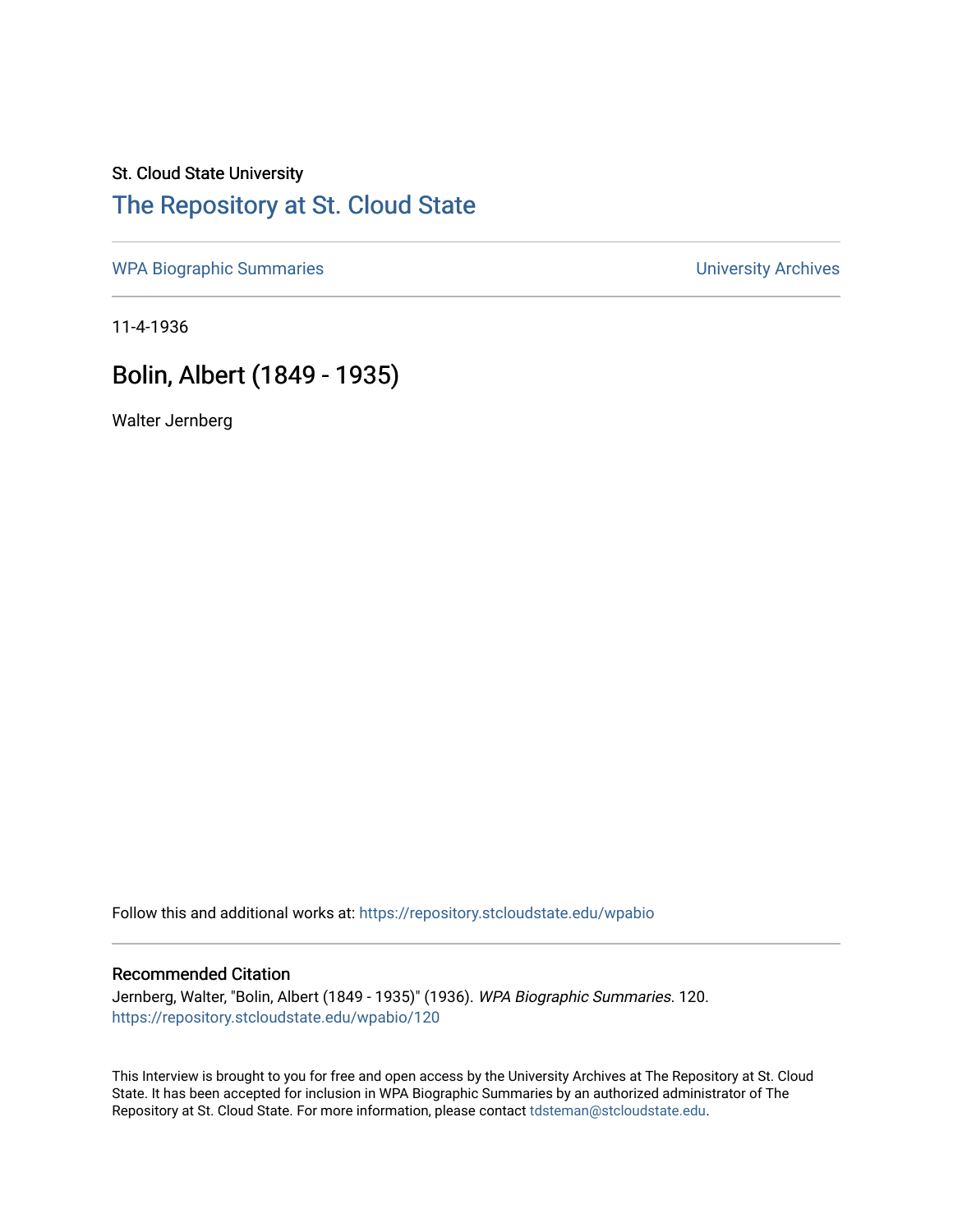### $BOLIN, ALBERTW.$  File No.  $B$  -/23

; . ......

Albert Bolin was born in Sweden May 26, 1849. He received a thorough education in his native land, and **served** three years in the Swedish Army, being promoted to Corporal in the Calvary. For five years he was employed on a fishing vessel.

In May, 1882 Albert married Emma Anderson in Stockholm, Sweden. Emma was born April 18, 1863 in Stockholm. Shortly after their marriage Albert and Emma (Anderson) Bolin came to the United States. Upon their arrival they came directly to Saint Cloud. Here Albert was employed in various stone quarried until 1923 when he retired. Albert and Emma (Anderson) Bolin were the parents of four children, Emma, **Anna,** Signe, and William. Emma is married to Fred Krafty, they live in Minnea polis. Anna Bolin is a nurse in Los Angeles, California. Signe is married to John Shelberg they live in Chicago, Illinois. William is employed as a stone cutter in New York City.

Albert W. Bolin died August 25, 1935. Emma (Anderson) Bolin makes her home at 328 13th Avenue Nortn, Saint Cloud.

> Interviewed: Mrs. Emma (Anderson) Bolin Date: November 4, 1936 By: Walter Jernberg

Publication Granted